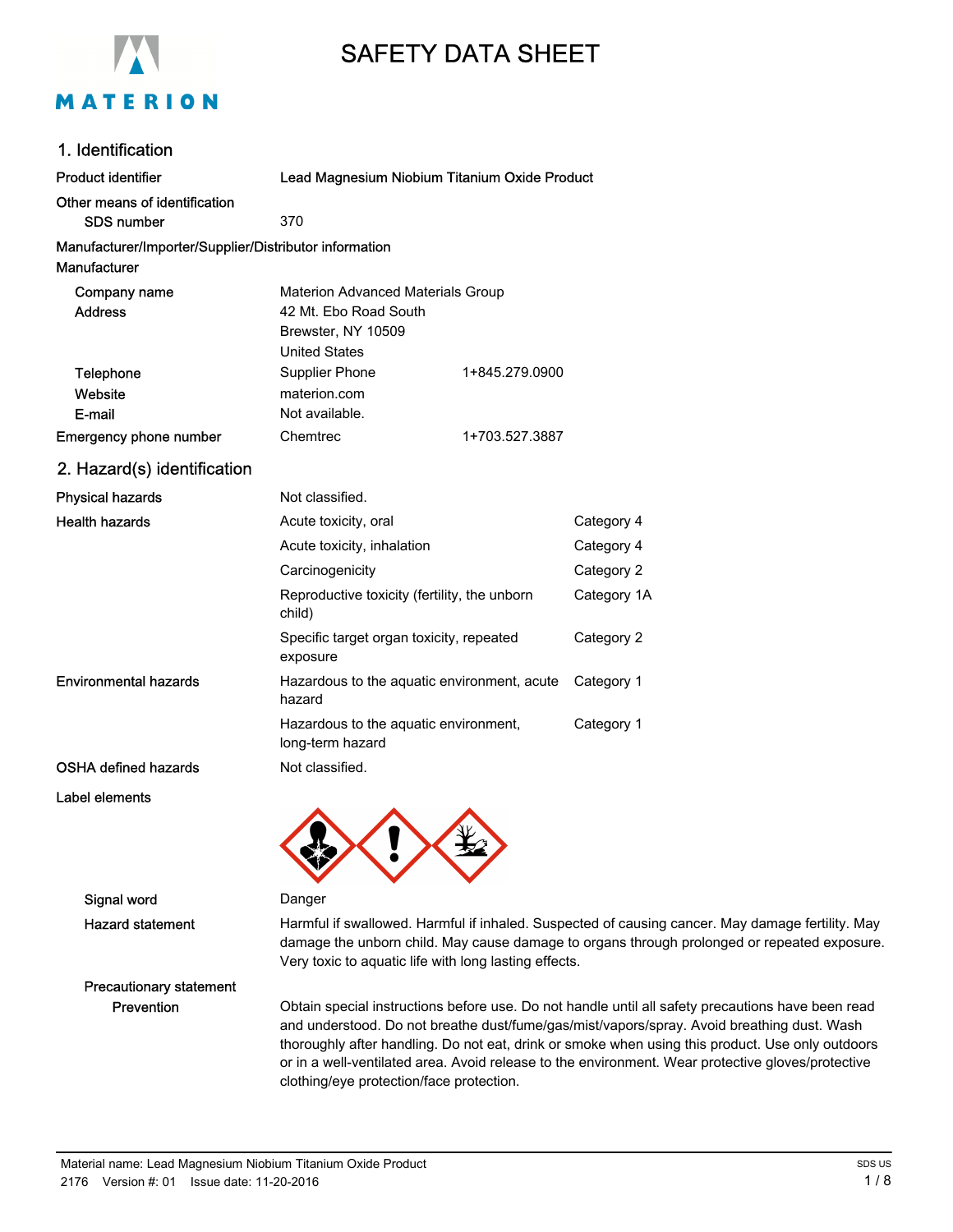| Response                                      | If swallowed: Call a poison center/doctor if you feel unwell. Rinse mouth. If inhaled: Remove<br>person to fresh air and keep comfortable for breathing. If exposed or concerned: Get medical                                                                                                                                                                                |
|-----------------------------------------------|------------------------------------------------------------------------------------------------------------------------------------------------------------------------------------------------------------------------------------------------------------------------------------------------------------------------------------------------------------------------------|
|                                               | advice/attention. Call a poison center/doctor if you feel unwell. Collect spillage.                                                                                                                                                                                                                                                                                          |
| <b>Storage</b>                                | Store locked up.                                                                                                                                                                                                                                                                                                                                                             |
| <b>Disposal</b>                               | Dispose of contents/container in accordance with local/regional/national/international regulations.                                                                                                                                                                                                                                                                          |
| Hazard(s) not otherwise<br>classified (HNOC). | None known.                                                                                                                                                                                                                                                                                                                                                                  |
| Supplemental information                      | 150% of the mixture consists of component(s) of unknown long-term hazards to the aquatic<br>environment. 150% of the mixture consists of component(s) of unknown acute oral toxicity. 150%<br>of the mixture consists of component(s) of unknown acute hazards to the aquatic environment.<br>248% of the mixture consists of component(s) of unknown acute dermal toxicity. |

# 3. Composition/information on ingredients

#### Mixtures

| <b>Chemical name</b>  | Common name and synonyms | <b>CAS</b> number | %          |  |
|-----------------------|--------------------------|-------------------|------------|--|
| Lead                  |                          | 7439-92-1         | $30 - 98$  |  |
| Magnesium             |                          | 7439-95-4         | $0.1 - 50$ |  |
| <b>Niobium</b>        |                          | 7440-03-1         | $0.1 - 50$ |  |
| Titanium Oxide (tio2) |                          | 13463-67-7        | $0.1 - 50$ |  |

\*Designates that a specific chemical identity and/or percentage of composition has been withheld as a trade secret.

## 4. First-aid measures

| <b>Inhalation</b>                                                            | Remove victim to fresh air and keep at rest in a position comfortable for breathing. Oxygen or<br>artificial respiration if needed. Call a POISON CENTER or doctor/physician if you feel unwell.                                                                                                                   |  |
|------------------------------------------------------------------------------|--------------------------------------------------------------------------------------------------------------------------------------------------------------------------------------------------------------------------------------------------------------------------------------------------------------------|--|
| <b>Skin contact</b>                                                          | Wash off with soap and water. Get medical attention if irritation develops and persists.                                                                                                                                                                                                                           |  |
| Eye contact                                                                  | Do not rub eyes. Rinse with water. Get medical attention if irritation develops and persists.                                                                                                                                                                                                                      |  |
| Ingestion                                                                    | Rinse mouth. If vomiting occurs, keep head low so that stomach content doesn't get into the lungs.<br>Get medical advice/attention if you feel unwell.                                                                                                                                                             |  |
| Most important<br>symptoms/effects, acute and<br>delayed                     | Prolonged exposure may cause chronic effects.                                                                                                                                                                                                                                                                      |  |
| Indication of immediate medical<br>attention and special treatment<br>needed | Provide general supportive measures and treat symptomatically. Keep victim warm. Keep victim<br>under observation. Symptoms may be delayed.                                                                                                                                                                        |  |
| <b>General information</b>                                                   | IF exposed or concerned: Get medical advice/attention. If you feel unwell, seek medical advice<br>(show the label where possible). Ensure that medical personnel are aware of the material(s)<br>involved, and take precautions to protect themselves. Show this safety data sheet to the doctor in<br>attendance. |  |
| 5. Fire-fighting measures                                                    |                                                                                                                                                                                                                                                                                                                    |  |
| Suitable extinguishing media                                                 | Powder. Dry sand.                                                                                                                                                                                                                                                                                                  |  |
| Unsuitable extinguishing media                                               | Water. Do not use water jet as an extinguisher, as this will spread the fire.                                                                                                                                                                                                                                      |  |
| Specific hazards arising from<br>the chemical                                | During fire, gases hazardous to health may be formed.                                                                                                                                                                                                                                                              |  |
| Special protective equipment<br>and precautions for firefighters             | Self-contained breathing apparatus and full protective clothing must be worn in case of fire.                                                                                                                                                                                                                      |  |
| <b>Fire fighting</b><br>equipment/instructions                               | Move containers from fire area if you can do so without risk.                                                                                                                                                                                                                                                      |  |
| Specific methods                                                             | Use standard firefighting procedures and consider the hazards of other involved materials.                                                                                                                                                                                                                         |  |
| <b>General fire hazards</b>                                                  | No unusual fire or explosion hazards noted.                                                                                                                                                                                                                                                                        |  |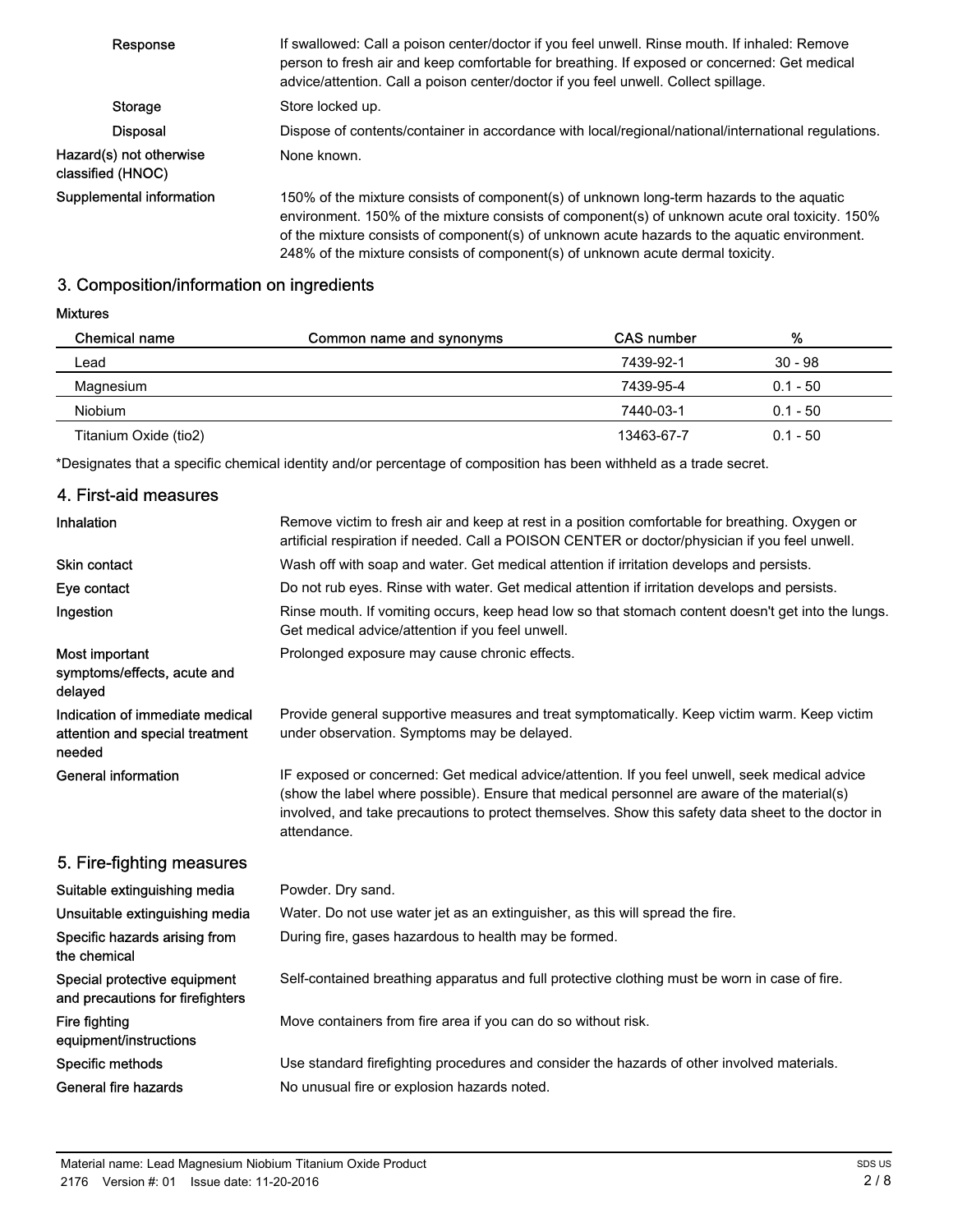### 6. Accidental release measures

| Personal precautions, protective<br>equipment and emergency<br>procedures | Keep unnecessary personnel away. Keep people away from and upwind of spill/leak. Wear<br>appropriate protective equipment and clothing during clean-up. Avoid inhalation of dust. Ensure<br>adequate ventilation. Local authorities should be advised if significant spillages cannot be<br>contained. For personal protection, see section 8 of the SDS.                                                                                                                                                                                                                                                                          |
|---------------------------------------------------------------------------|------------------------------------------------------------------------------------------------------------------------------------------------------------------------------------------------------------------------------------------------------------------------------------------------------------------------------------------------------------------------------------------------------------------------------------------------------------------------------------------------------------------------------------------------------------------------------------------------------------------------------------|
| Methods and materials for<br>containment and cleaning up                  | Avoid dispersal of dust in the air (i.e., clearing dust surfaces with compressed air). This material is<br>classified as a water pollutant under the Clean Water Act and should be prevented from<br>contaminating soil or from entering sewage and drainage systems which lead to waterways. Stop<br>the flow of material, if this is without risk.                                                                                                                                                                                                                                                                               |
|                                                                           | Large Spills: Wet down with water and dike for later disposal. Shovel the material into waste<br>container. Absorb in vermiculite, dry sand or earth and place into containers. Following product<br>recovery, flush area with water.                                                                                                                                                                                                                                                                                                                                                                                              |
|                                                                           | Small Spills: Sweep up or vacuum up spillage and collect in suitable container for disposal. Wipe<br>up with absorbent material (e.g. cloth, fleece). Clean surface thoroughly to remove residual<br>contamination.                                                                                                                                                                                                                                                                                                                                                                                                                |
|                                                                           | Never return spills to original containers for re-use. Put material in suitable, covered, labeled<br>containers. For waste disposal, see section 13 of the SDS.                                                                                                                                                                                                                                                                                                                                                                                                                                                                    |
| <b>Environmental precautions</b>                                          | Avoid release to the environment. Inform appropriate managerial or supervisory personnel of all<br>environmental releases. Prevent further leakage or spillage if safe to do so. Avoid discharge into<br>drains, water courses or onto the ground.                                                                                                                                                                                                                                                                                                                                                                                 |
| 7. Handling and storage                                                   |                                                                                                                                                                                                                                                                                                                                                                                                                                                                                                                                                                                                                                    |
| Precautions for safe handling                                             | Obtain special instructions before use. Do not handle until all safety precautions have been read<br>and understood. Minimize dust generation and accumulation. Do not taste or swallow. Avoid<br>breathing dust. Avoid prolonged exposure. When using, do not eat, drink or smoke. Pregnant or<br>breastfeeding women must not handle this product. Should be handled in closed systems, if<br>possible. Use only outdoors or in a well-ventilated area. Wear appropriate personal protective<br>equipment. Wash hands thoroughly after handling. Avoid release to the environment. Observe<br>good industrial hygiene practices. |
| Conditions for safe storage,<br>including any incompatibilities           | Store locked up. Store in original tightly closed container. Store in a well-ventilated place. Store<br>away from incompatible materials (see Section 10 of the SDS).                                                                                                                                                                                                                                                                                                                                                                                                                                                              |

# 8. Exposure controls/personal protection

#### Occupational exposure limits

# US. OSHA Specifically Regulated Substances (29 CFR 1910.1001-1050)

| <b>Components</b>                                                 | <b>Type</b> | Value             |             |
|-------------------------------------------------------------------|-------------|-------------------|-------------|
| Lead (CAS 7439-92-1)                                              | TWA         | $0.05$ mg/m $3$   |             |
| US. OSHA Table Z-1 Limits for Air Contaminants (29 CFR 1910.1000) |             |                   |             |
| <b>Components</b>                                                 | <b>Type</b> | Value             | Form        |
| Titanium Oxide (tio2) (CAS<br>13463-67-7)                         | <b>PEL</b>  | $15 \text{ mg/m}$ | Total dust. |
| US. ACGIH Threshold Limit Values                                  |             |                   |             |
| <b>Components</b>                                                 | <b>Type</b> | Value             |             |
| Lead (CAS 7439-92-1)                                              | TWA         | $0.05$ mg/m $3$   |             |
| Titanium Oxide (tio2) (CAS<br>13463-67-7)                         | TWA         | 10 mg/m3          |             |
| US. NIOSH: Pocket Guide to Chemical Hazards                       |             |                   |             |
| Components                                                        | <b>Type</b> | Value             |             |
| Lead (CAS 7439-92-1)                                              | TWA         | $0.05$ mg/m $3$   |             |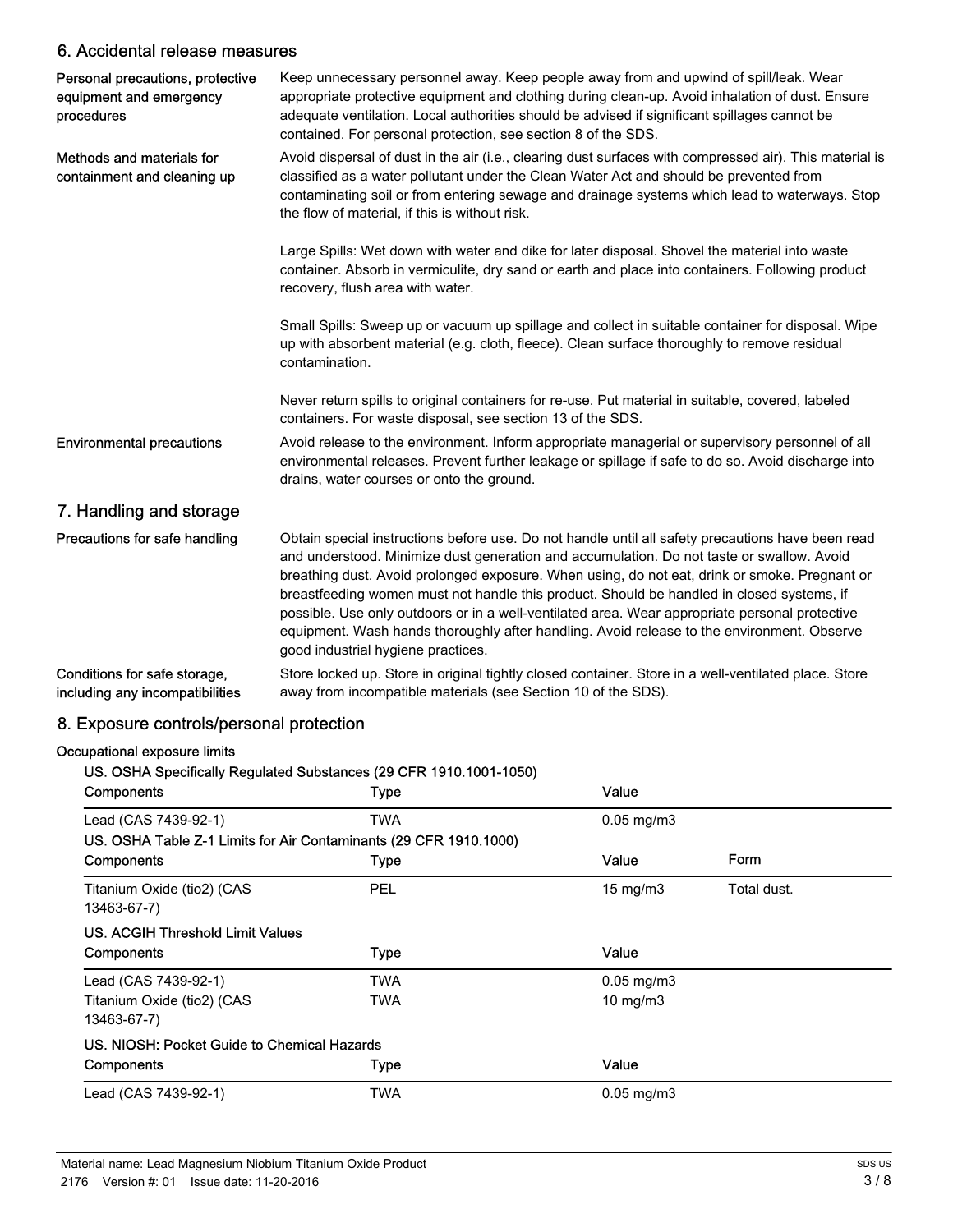| US. California Code of Regulations, Title 8, Section 5155. Airborne Contaminants |                                                                         |                                                                               |              |                      |                                                                                                                                                                                                                                                                                                                                                                                                        |
|----------------------------------------------------------------------------------|-------------------------------------------------------------------------|-------------------------------------------------------------------------------|--------------|----------------------|--------------------------------------------------------------------------------------------------------------------------------------------------------------------------------------------------------------------------------------------------------------------------------------------------------------------------------------------------------------------------------------------------------|
| Components                                                                       | Type                                                                    |                                                                               |              | Value                | Form                                                                                                                                                                                                                                                                                                                                                                                                   |
| Lead (CAS 7439-92-1)                                                             | <b>PEL</b>                                                              |                                                                               |              | $0.05$ mg/m $3$      | Dust and fume.                                                                                                                                                                                                                                                                                                                                                                                         |
|                                                                                  | <b>TWA</b>                                                              |                                                                               |              | $0.03$ mg/m $3$      | Dust and fume.                                                                                                                                                                                                                                                                                                                                                                                         |
| <b>Biological limit values</b>                                                   |                                                                         |                                                                               |              |                      |                                                                                                                                                                                                                                                                                                                                                                                                        |
| <b>ACGIH Biological Exposure Indices</b>                                         |                                                                         |                                                                               |              |                      |                                                                                                                                                                                                                                                                                                                                                                                                        |
| Components                                                                       | Value                                                                   | Determinant                                                                   | Specimen     | <b>Sampling Time</b> |                                                                                                                                                                                                                                                                                                                                                                                                        |
| Lead (CAS 7439-92-1)                                                             | 300 µg/l                                                                | Lead                                                                          | <b>Blood</b> | $\star$              |                                                                                                                                                                                                                                                                                                                                                                                                        |
| * - For sampling details, please see the source document.                        |                                                                         |                                                                               |              |                      |                                                                                                                                                                                                                                                                                                                                                                                                        |
| Appropriate engineering controls                                                 |                                                                         |                                                                               |              |                      | Good general ventilation (typically 10 air changes per hour) should be used. Ventilation rates<br>should be matched to conditions. If applicable, use process enclosures, local exhaust ventilation,<br>or other engineering controls to maintain airborne levels below recommended exposure limits. If<br>exposure limits have not been established, maintain airborne levels to an acceptable level. |
| <b>Control parameters</b>                                                        | Follow standard monitoring procedures.                                  |                                                                               |              |                      |                                                                                                                                                                                                                                                                                                                                                                                                        |
| Individual protection measures, such as personal protective equipment            |                                                                         |                                                                               |              |                      |                                                                                                                                                                                                                                                                                                                                                                                                        |
| Eye/face protection                                                              | If contact is likely, safety glasses with side shields are recommended. |                                                                               |              |                      |                                                                                                                                                                                                                                                                                                                                                                                                        |
| Skin protection<br>Hand protection                                               | Wear appropriate chemical resistant gloves.                             |                                                                               |              |                      |                                                                                                                                                                                                                                                                                                                                                                                                        |
| Other                                                                            |                                                                         | Wear suitable protective clothing. Use of an impervious apron is recommended. |              |                      |                                                                                                                                                                                                                                                                                                                                                                                                        |
| <b>Respiratory protection</b>                                                    |                                                                         | In case of insufficient ventilation, wear suitable respiratory equipment.     |              |                      |                                                                                                                                                                                                                                                                                                                                                                                                        |
| <b>Thermal hazards</b>                                                           |                                                                         | Wear appropriate thermal protective clothing, when necessary.                 |              |                      |                                                                                                                                                                                                                                                                                                                                                                                                        |
| General hygiene considerations                                                   | contaminants.                                                           |                                                                               |              |                      | Observe any medical surveillance requirements. Keep away from food and drink. Always observe<br>good personal hygiene measures, such as washing after handling the material and before eating,<br>drinking, and/or smoking. Routinely wash work clothing and protective equipment to remove                                                                                                            |

# 9. Physical and chemical properties

| Solid.                                       |
|----------------------------------------------|
| Solid.                                       |
| Not available.                               |
| Not available.                               |
| Not available.                               |
| Not available.                               |
| 621.32 °F (327.4 °C) estimated               |
| 2012 °F (1100 °C) estimated                  |
| 932.0 °F (500.0 °C) estimated                |
| Not available.                               |
| Not available.                               |
| Upper/lower flammability or explosive limits |
| Not available.                               |
| Not available.                               |
| Not available.                               |
| Not available.                               |
| 806.39 hPa estimated                         |
| Not available.                               |
|                                              |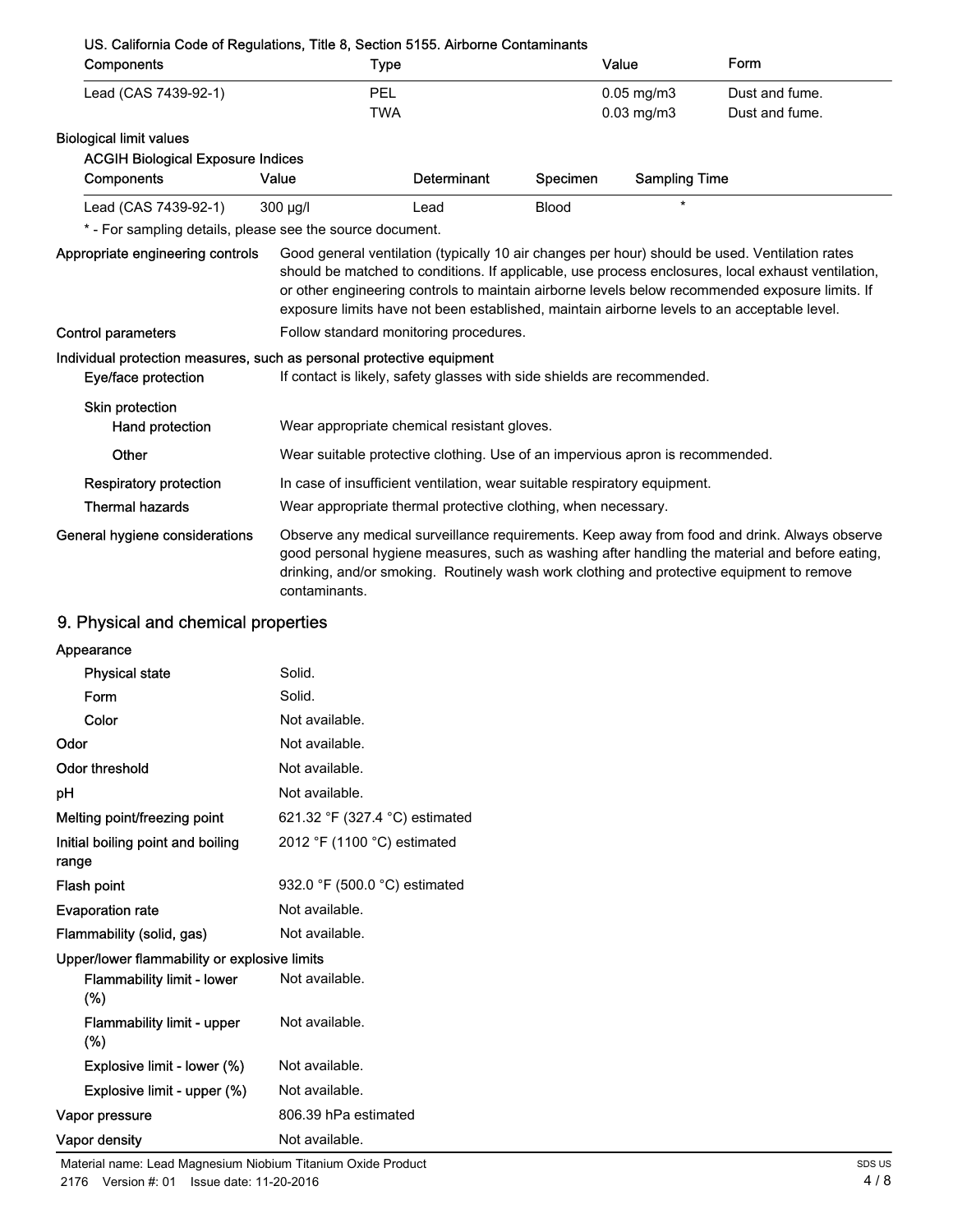| <b>Relative density</b>                                                            | Not available.                                                                                                      |                                                                                               |  |
|------------------------------------------------------------------------------------|---------------------------------------------------------------------------------------------------------------------|-----------------------------------------------------------------------------------------------|--|
| Solubility(ies)                                                                    |                                                                                                                     |                                                                                               |  |
| Solubility (water)                                                                 | Not available.                                                                                                      |                                                                                               |  |
| <b>Partition coefficient</b><br>(n-octanol/water)                                  | Not available.                                                                                                      |                                                                                               |  |
| Auto-ignition temperature                                                          | 883 °F (472.78 °C) estimated                                                                                        |                                                                                               |  |
| <b>Decomposition temperature</b>                                                   | Not available.                                                                                                      |                                                                                               |  |
| <b>Viscosity</b>                                                                   | Not available.                                                                                                      |                                                                                               |  |
| Other information                                                                  |                                                                                                                     |                                                                                               |  |
| <b>Density</b>                                                                     | 7.12 g/cm3 estimated                                                                                                |                                                                                               |  |
| <b>Explosive properties</b>                                                        | Not explosive.                                                                                                      |                                                                                               |  |
| <b>Oxidizing properties</b>                                                        | Not oxidizing.                                                                                                      |                                                                                               |  |
| Specific gravity                                                                   | 7.12 estimated                                                                                                      |                                                                                               |  |
| 10. Stability and reactivity                                                       |                                                                                                                     |                                                                                               |  |
| Reactivity                                                                         |                                                                                                                     | The product is stable and non-reactive under normal conditions of use, storage and transport. |  |
| <b>Chemical stability</b>                                                          | Material is stable under normal conditions.                                                                         |                                                                                               |  |
| Possibility of hazardous<br>reactions                                              | No dangerous reaction known under conditions of normal use.                                                         |                                                                                               |  |
| Conditions to avoid                                                                | Contact with incompatible materials.                                                                                |                                                                                               |  |
| Incompatible materials                                                             | Acids. Strong oxidizing agents.                                                                                     |                                                                                               |  |
| Hazardous decomposition<br>products                                                | No hazardous decomposition products are known.                                                                      |                                                                                               |  |
| 11. Toxicological information                                                      |                                                                                                                     |                                                                                               |  |
| Information on likely routes of exposure                                           |                                                                                                                     |                                                                                               |  |
| Inhalation                                                                         | Harmful if inhaled.                                                                                                 |                                                                                               |  |
| <b>Skin contact</b>                                                                | No adverse effects due to skin contact are expected.                                                                |                                                                                               |  |
| Eye contact                                                                        | Direct contact with eyes may cause temporary irritation.                                                            |                                                                                               |  |
| Ingestion                                                                          | Harmful if swallowed.                                                                                               |                                                                                               |  |
| Symptoms related to the<br>physical, chemical and<br>toxicological characteristics | Direct contact with eyes may cause temporary irritation.                                                            |                                                                                               |  |
| Information on toxicological effects                                               |                                                                                                                     |                                                                                               |  |
| <b>Acute toxicity</b>                                                              | Harmful if inhaled. Harmful if swallowed.                                                                           |                                                                                               |  |
| Skin corrosion/irritation                                                          | Prolonged skin contact may cause temporary irritation.                                                              |                                                                                               |  |
| Serious eye damage/eye<br>irritation                                               | Direct contact with eyes may cause temporary irritation.                                                            |                                                                                               |  |
| Respiratory or skin sensitization                                                  |                                                                                                                     |                                                                                               |  |
| Respiratory sensitization                                                          | Not a respiratory sensitizer.                                                                                       |                                                                                               |  |
| <b>Skin sensitization</b>                                                          | This product is not expected to cause skin sensitization.                                                           |                                                                                               |  |
| Germ cell mutagenicity                                                             | No data available to indicate product or any components present at greater than 0.1% are<br>mutagenic or genotoxic. |                                                                                               |  |
| Carcinogenicity                                                                    | Suspected of causing cancer.                                                                                        |                                                                                               |  |
| IARC Monographs. Overall Evaluation of Carcinogenicity                             |                                                                                                                     |                                                                                               |  |
| Lead (CAS 7439-92-1)                                                               | 2B Possibly carcinogenic to humans.                                                                                 |                                                                                               |  |
| Titanium Oxide (tio2) (CAS 13463-67-7)                                             |                                                                                                                     | 2B Possibly carcinogenic to humans.                                                           |  |

# US. National Toxicology Program (NTP) Report on Carcinogens

Lead (CAS 7439-92-1) Reasonably Anticipated to be a Human Carcinogen.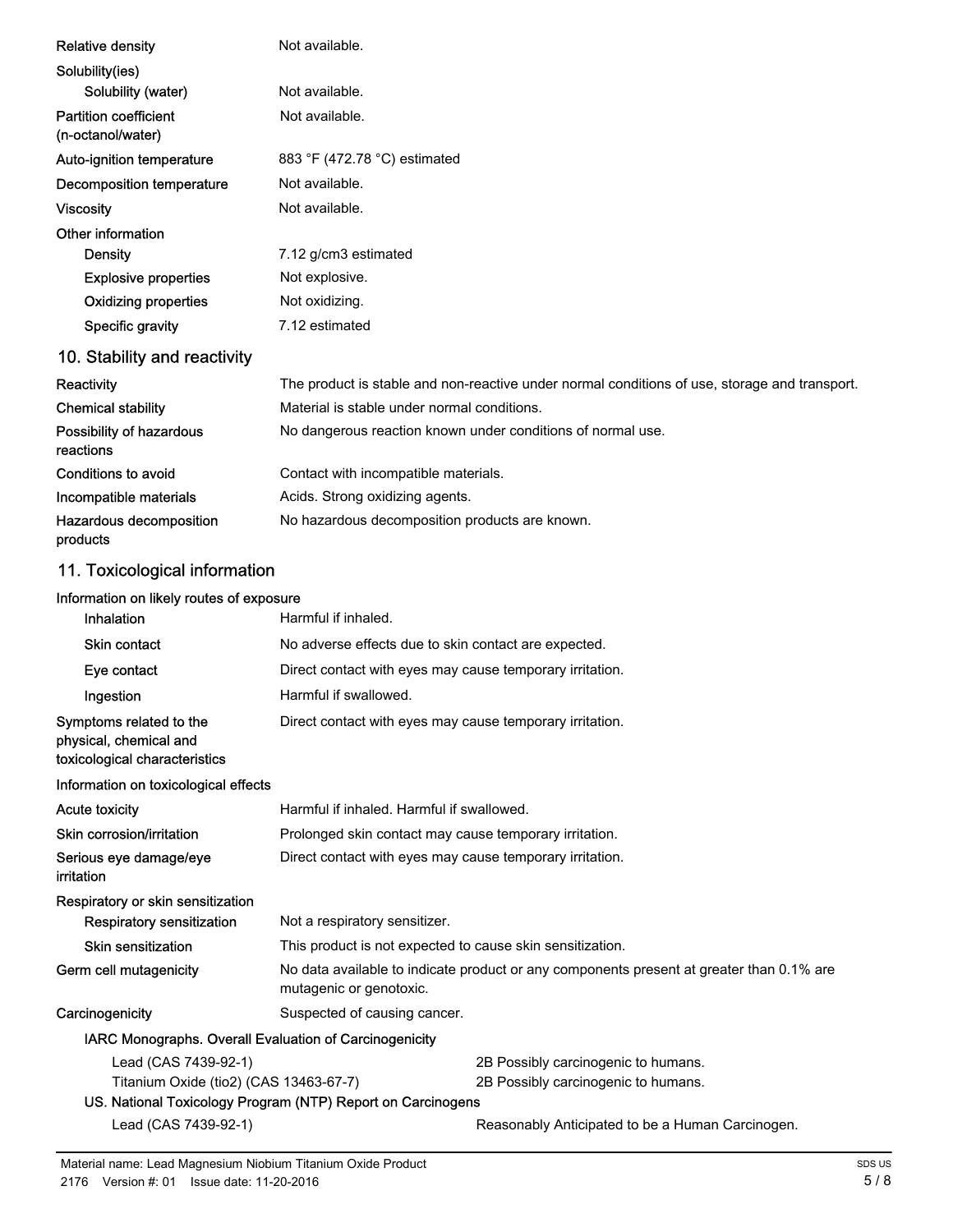## US. OSHA Specifically Regulated Substances (29 CFR 1910.1001-1050)

| Not regulated.                                        |                                                                                                                                                          |
|-------------------------------------------------------|----------------------------------------------------------------------------------------------------------------------------------------------------------|
| Reproductive toxicity                                 | May damage fertility. May damage the unborn child.                                                                                                       |
| Specific target organ toxicity -<br>single exposure   | Not classified.                                                                                                                                          |
| Specific target organ toxicity -<br>repeated exposure | May cause damage to organs through prolonged or repeated exposure.                                                                                       |
| <b>Aspiration hazard</b>                              | Not an aspiration hazard.                                                                                                                                |
| <b>Chronic effects</b>                                | May cause damage to organs through prolonged or repeated exposure. Prolonged inhalation may<br>be harmful. Prolonged exposure may cause chronic effects. |

# 12. Ecological information

| Ecotoxicity                                   | Very toxic to aquatic life with long lasting effects.                                                                                                                                               |                                                                                                                                                                                                                                                                                                                                                   |                                   |  |
|-----------------------------------------------|-----------------------------------------------------------------------------------------------------------------------------------------------------------------------------------------------------|---------------------------------------------------------------------------------------------------------------------------------------------------------------------------------------------------------------------------------------------------------------------------------------------------------------------------------------------------|-----------------------------------|--|
| Product                                       |                                                                                                                                                                                                     | <b>Species</b>                                                                                                                                                                                                                                                                                                                                    | <b>Test Results</b>               |  |
| Lead Magnesium Niobium Titanium Oxide Product |                                                                                                                                                                                                     |                                                                                                                                                                                                                                                                                                                                                   |                                   |  |
| Aquatic                                       |                                                                                                                                                                                                     |                                                                                                                                                                                                                                                                                                                                                   |                                   |  |
| Crustacea                                     | EC50                                                                                                                                                                                                | Daphnia                                                                                                                                                                                                                                                                                                                                           | 2000 mg/l, 48 hours estimated     |  |
| Fish                                          | <b>LC50</b>                                                                                                                                                                                         | Fish                                                                                                                                                                                                                                                                                                                                              | 146.9689 mg/l, 96 hours estimated |  |
| Components                                    |                                                                                                                                                                                                     | <b>Species</b>                                                                                                                                                                                                                                                                                                                                    | <b>Test Results</b>               |  |
| Lead (CAS 7439-92-1)                          |                                                                                                                                                                                                     |                                                                                                                                                                                                                                                                                                                                                   |                                   |  |
| Aquatic                                       |                                                                                                                                                                                                     |                                                                                                                                                                                                                                                                                                                                                   |                                   |  |
| Fish                                          | LC50                                                                                                                                                                                                | Rainbow trout, donaldson trout<br>(Oncorhynchus mykiss)                                                                                                                                                                                                                                                                                           | 1.17 mg/l, 96 hours               |  |
| Titanium Oxide (tio2) (CAS 13463-67-7)        |                                                                                                                                                                                                     |                                                                                                                                                                                                                                                                                                                                                   |                                   |  |
| Aquatic                                       |                                                                                                                                                                                                     |                                                                                                                                                                                                                                                                                                                                                   |                                   |  |
| Crustacea                                     | EC50                                                                                                                                                                                                | Water flea (Daphnia magna)                                                                                                                                                                                                                                                                                                                        | > 1000 mg/l, 48 hours             |  |
| Fish                                          | <b>LC50</b>                                                                                                                                                                                         | Mummichog (Fundulus heteroclitus)                                                                                                                                                                                                                                                                                                                 | > 1000 mg/l, 96 hours             |  |
|                                               |                                                                                                                                                                                                     | * Estimates for product may be based on additional component data not shown.                                                                                                                                                                                                                                                                      |                                   |  |
| Persistence and degradability                 |                                                                                                                                                                                                     | No data is available on the degradability of this product.                                                                                                                                                                                                                                                                                        |                                   |  |
| <b>Bioaccumulative potential</b>              |                                                                                                                                                                                                     | No data available.                                                                                                                                                                                                                                                                                                                                |                                   |  |
| Mobility in soil                              |                                                                                                                                                                                                     | No data available.                                                                                                                                                                                                                                                                                                                                |                                   |  |
| Other adverse effects                         | No other adverse environmental effects (e.g. ozone depletion, photochemical ozone creation<br>potential, endocrine disruption, global warming potential) are expected from this component.          |                                                                                                                                                                                                                                                                                                                                                   |                                   |  |
| 13. Disposal considerations                   |                                                                                                                                                                                                     |                                                                                                                                                                                                                                                                                                                                                   |                                   |  |
| <b>Disposal instructions</b>                  |                                                                                                                                                                                                     | Collect and reclaim or dispose in sealed containers at licensed waste disposal site. Do not allow<br>this material to drain into sewers/water supplies. Do not contaminate ponds, waterways or ditches<br>with chemical or used container. Dispose of contents/container in accordance with<br>local/regional/national/international regulations. |                                   |  |
| Local disposal regulations                    |                                                                                                                                                                                                     | Dispose in accordance with all applicable regulations.                                                                                                                                                                                                                                                                                            |                                   |  |
| Hazardous waste code                          | disposal company.                                                                                                                                                                                   | The waste code should be assigned in discussion between the user, the producer and the waste                                                                                                                                                                                                                                                      |                                   |  |
| Waste from residues / unused<br>products      |                                                                                                                                                                                                     | Dispose of in accordance with local regulations. Empty containers or liners may retain some<br>product residues. This material and its container must be disposed of in a safe manner (see:<br>Disposal instructions).                                                                                                                            |                                   |  |
| <b>Contaminated packaging</b>                 | Since emptied containers may retain product residue, follow label warnings even after container is<br>emptied. Empty containers should be taken to an approved waste handling site for recycling or |                                                                                                                                                                                                                                                                                                                                                   |                                   |  |

disposal.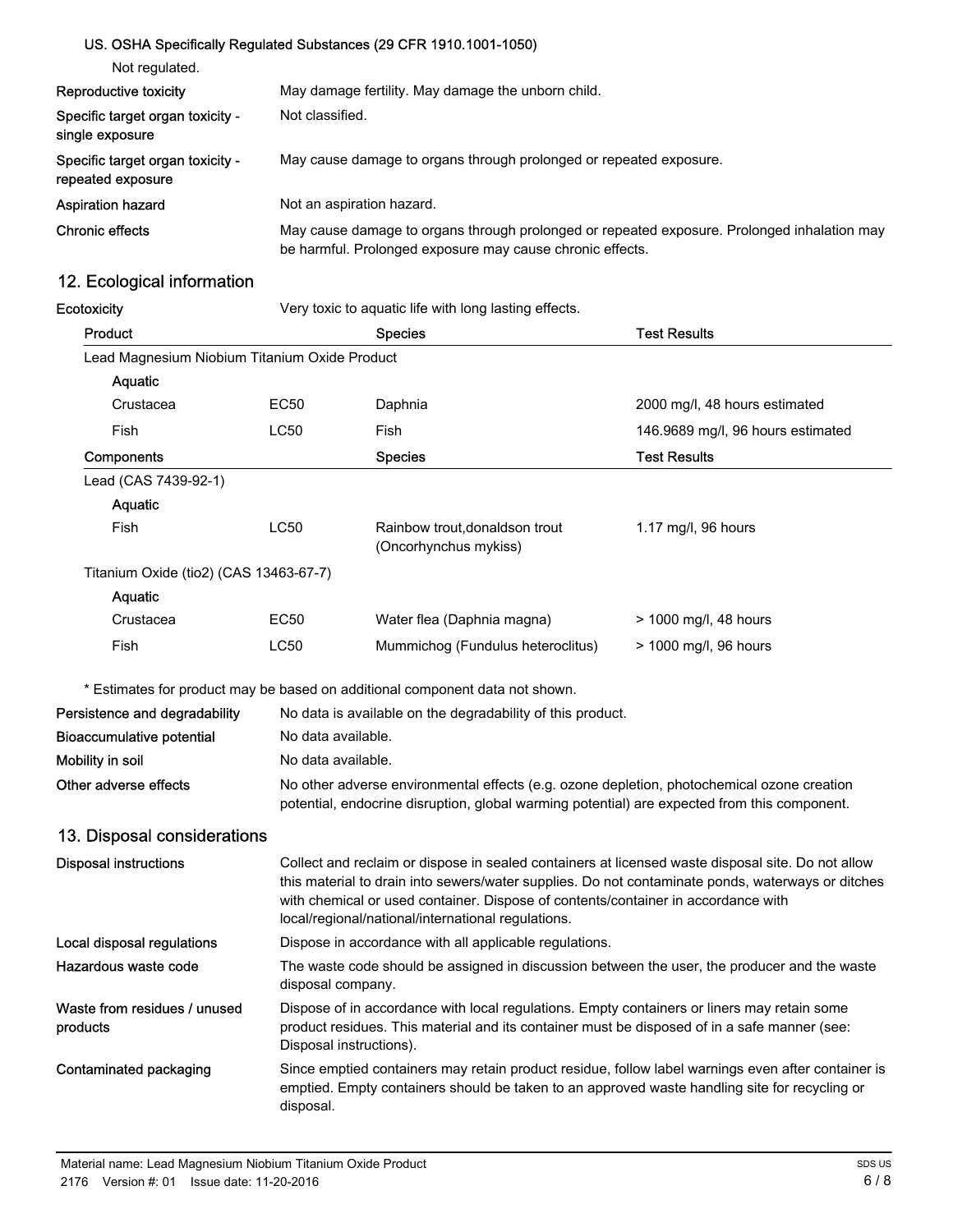# 14. Transport information

## **DOT**

Not regulated as dangerous goods.

## IATA

Not regulated as dangerous goods.

## IMDG

Not regulated as dangerous goods.

General information **IMDG** Regulated Marine Pollutant. DOT Regulated Marine Pollutant.

# 15. Regulatory information

This product is a "Hazardous Chemical" as defined by the OSHA Hazard Communication Standard, 29 CFR 1910.1200. US federal regulations

## TSCA Section 12(b) Export Notification (40 CFR 707, Subpt. D)

Not regulated.

#### CERCLA Hazardous Substance List (40 CFR 302.4)

Lead (CAS 7439-92-1) Listed.

#### US. OSHA Specifically Regulated Substances (29 CFR 1910.1001-1050)

Lead (CAS 7439-92-1) Reproductive toxicity

Central nervous system Kidney Blood Acute toxicity

#### Superfund Amendments and Reauthorization Act of 1986 (SARA)

| <b>Hazard categories</b>               | Immediate Hazard - Yes |
|----------------------------------------|------------------------|
|                                        | Delayed Hazard - Yes   |
|                                        | Fire Hazard - No       |
|                                        | Pressure Hazard - No   |
|                                        | Reactivity Hazard - No |
| SARA 302 Extremely hazardous substance |                        |

Not listed.

## SARA 311/312 Hazardous No

## chemical

#### SARA 313 (TRI reporting)

| <b>Chemical name</b>                                                             |                | <b>CAS number</b>                         | % by wt.                                                                                       |  |
|----------------------------------------------------------------------------------|----------------|-------------------------------------------|------------------------------------------------------------------------------------------------|--|
| Lead                                                                             |                | 7439-92-1                                 | $90.0000 - 100.0000$                                                                           |  |
| Other federal regulations                                                        |                |                                           |                                                                                                |  |
| Clean Air Act (CAA) Section 112 Hazardous Air Pollutants (HAPs) List             |                |                                           |                                                                                                |  |
| Lead (CAS 7439-92-1)                                                             |                |                                           |                                                                                                |  |
| Clean Air Act (CAA) Section 112(r) Accidental Release Prevention (40 CFR 68.130) |                |                                           |                                                                                                |  |
| Not regulated.                                                                   |                |                                           |                                                                                                |  |
| <b>Safe Drinking Water Act</b><br>(SDWA)                                         | Not regulated. |                                           |                                                                                                |  |
| US state regulations                                                             |                | birth defects or other reproductive harm. | WARNING: This product contains a chemical known to the State of California to cause cancer and |  |
|                                                                                  |                |                                           |                                                                                                |  |

# US - California Proposition 65 - CRT: Listed date/Carcinogenic substance

| Lead (CAS 7439-92-1)                                                        | Listed: October 1, 1992   |  |  |  |
|-----------------------------------------------------------------------------|---------------------------|--|--|--|
| Titanium Oxide (tio2) (CAS 13463-67-7)                                      | Listed: September 2, 2011 |  |  |  |
| US - California Proposition 65 - CRT: Listed date/Developmental toxin       |                           |  |  |  |
| Lead (CAS 7439-92-1)                                                        | Listed: February 27, 1987 |  |  |  |
| US - California Proposition 65 - CRT: Listed date/Female reproductive toxin |                           |  |  |  |
| Lead (CAS 7439-92-1)                                                        | Listed: February 27, 1987 |  |  |  |